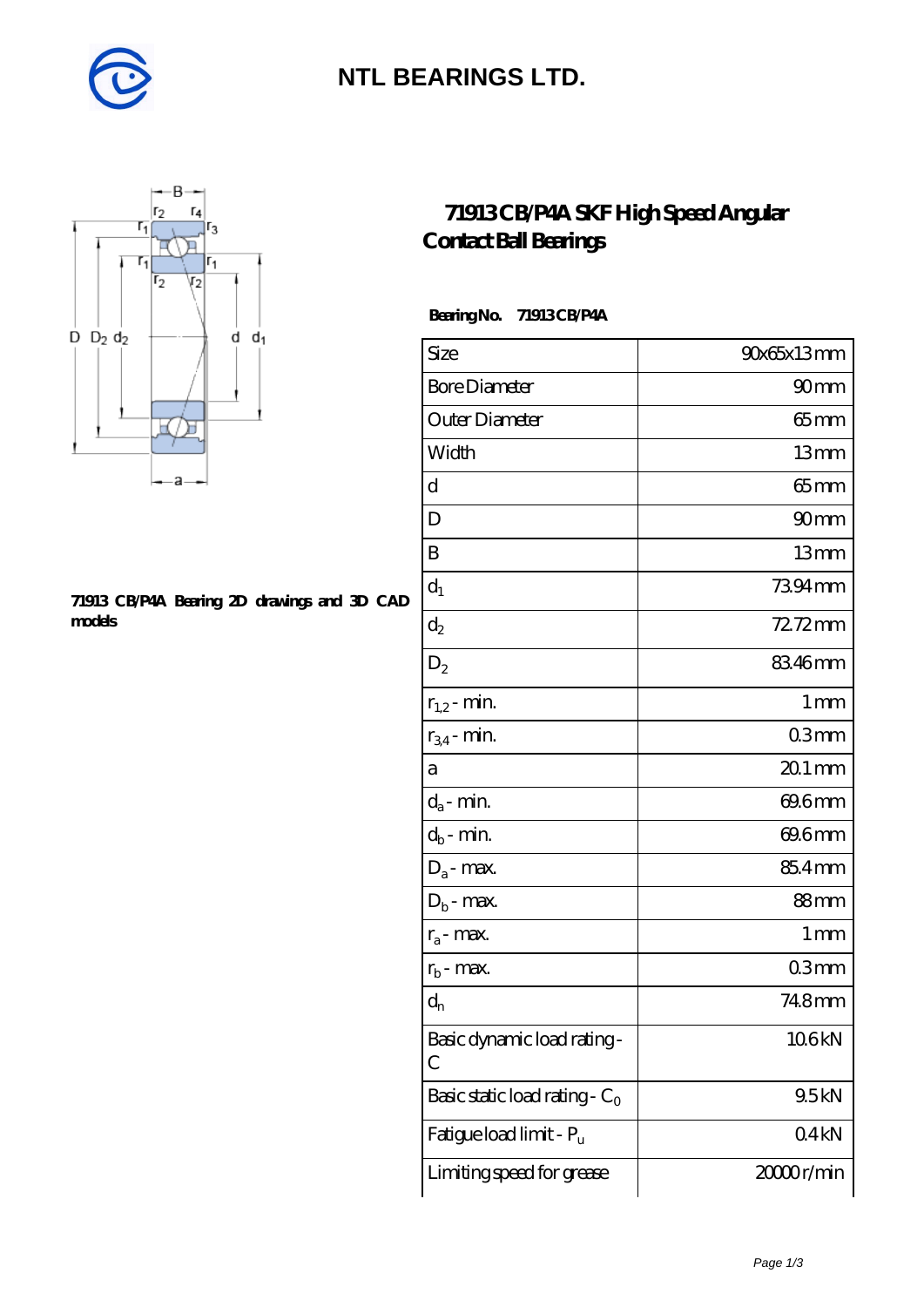

## **[NTL BEARINGS LTD.](https://m.diabetesfriends.net)**

| lubrication                           |                    |
|---------------------------------------|--------------------|
| Limiting speed for oil<br>lubrication | 3000mm/min         |
| Ball - $D_w$                          | 556mm              |
| Ball - z                              | 32                 |
| $G_{ref}$                             | 296cm3             |
| Calculation factor - $f_0$            | 99                 |
| Preload class $A - G_A$               | 35N                |
| Preload class $B - G_B$               | 70N                |
| Preload class $C - G_C$               | 210N               |
| Calculation factor - f                | 1.13               |
| Calculation factor - f                | 1                  |
| Calculation factor - $f_{2A}$         | 1                  |
| Calculation factor - $f_{\rm 2B}$     | 1.02               |
| Calculation factor - $f_{\chi}$       | 1.07               |
| Calculation factor - $f_{HC}$         | $\mathbf{1}$       |
| Preload class A                       | 38N/micron         |
| Preload class B                       | 51 N/micron        |
| Preload class C                       | 81 N/micron        |
| $d_1$                                 | 7394mm             |
| $d_2$                                 | 72.72mm            |
| $D_2$                                 | 8346mm             |
| $r_{1,2}$ min.                        | $1 \, \mathrm{mm}$ |
| $r_{34}$ min.                         | 03mm               |
| $d_a$ min.                            | 69.6mm             |
| $d_b$ min.                            | 69.6mm             |
| $D_a$ max.                            | 85.4mm             |
| $D_{b}$ max.                          | 88 <sub>mm</sub>   |
| $r_a$ max.                            | 1 mm               |
| $r_{\rm b}$ max.                      | 03mm               |
| $\mathrm{d}_{\mathrm{n}}$             | 748mm              |